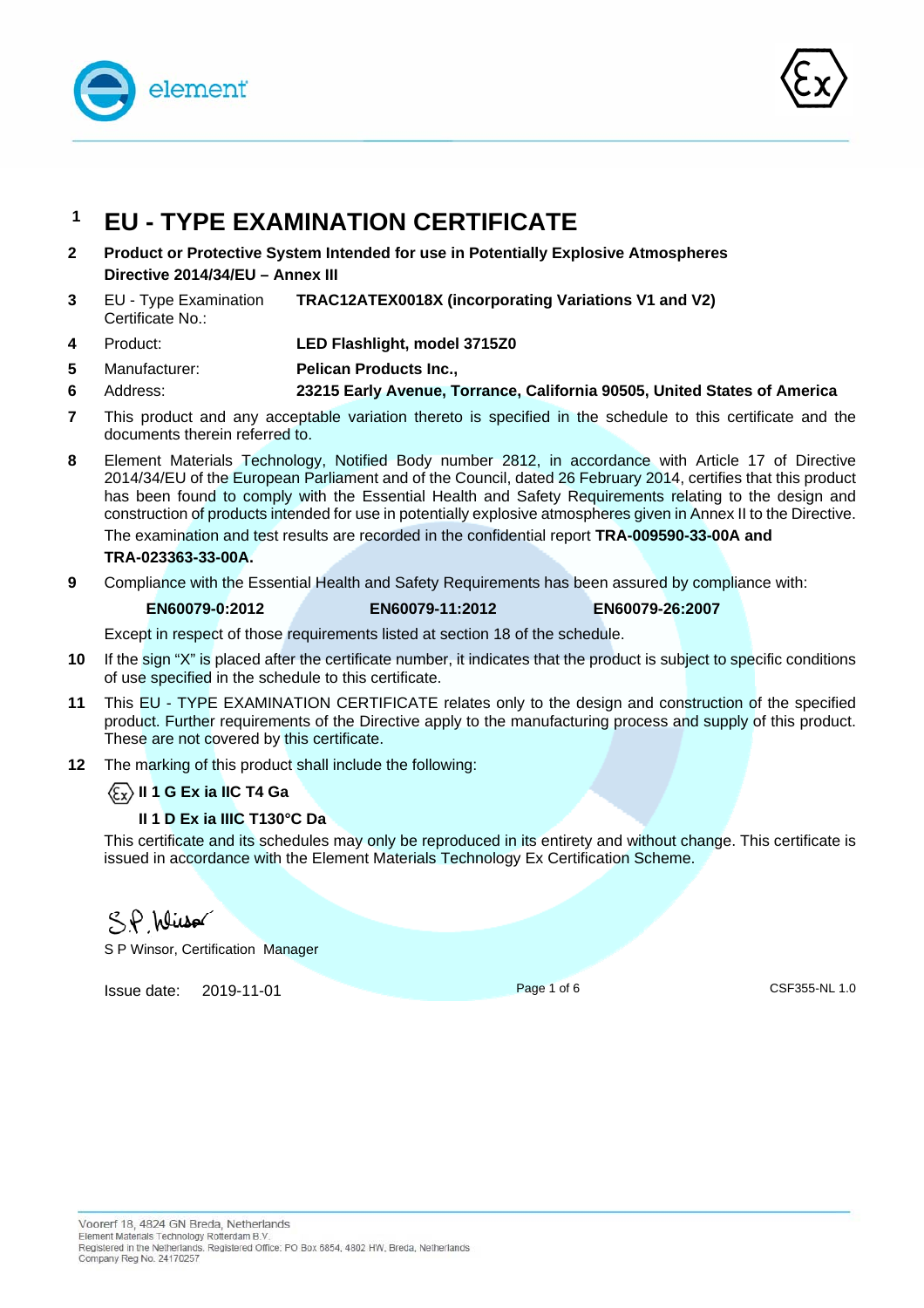## **14 CERTIFICATE NUMBER TRAC12ATEX0018X (incorporating Variations V1 and V2)**

#### **15 Description of Product**

 The type 3715Z0 flashlight is powered by 4 x AA alkaline primary cells. The flashlight light source consists of an LED array that is arranged to give differing light outputs. The light output is controlled via an electronic circuit, which is mounted within the flashlight body. The flashlight comprises of a main enclosure, a removable battery tray and lens assembly. There is a spring-actuated clip at the rear of the flashlight main enclosure.

#### **16 Test Report No. (as added for this issue of the certificate):** N/A

#### **17 Specific Conditions of Use**

- 1. The following cell types are permitted: Energiser E91 and Panasonic LR6.
- 2. Replace all cells at the same time.
- 3. Do not mix cell brands.
- 4. Cells not to be replaced in the hazardous area.



Attention is drawn to the operating and installation instructions which may contain useful information in relation to conditions of use.

#### **18 Essential Health and Safety Requirements (Directive Annex II)**

 In addition to the Essential Health and Safety Requirements covered by the standards listed at item 9, all other requirements are demonstrated in the relevant reports.

#### **19 Drawings and Documents**

The list of controlled technical documentation is given in Appendix A to this schedule.

#### **20 Routine Tests**

None.

#### **21 Specific Conditions for Manufacture**

None.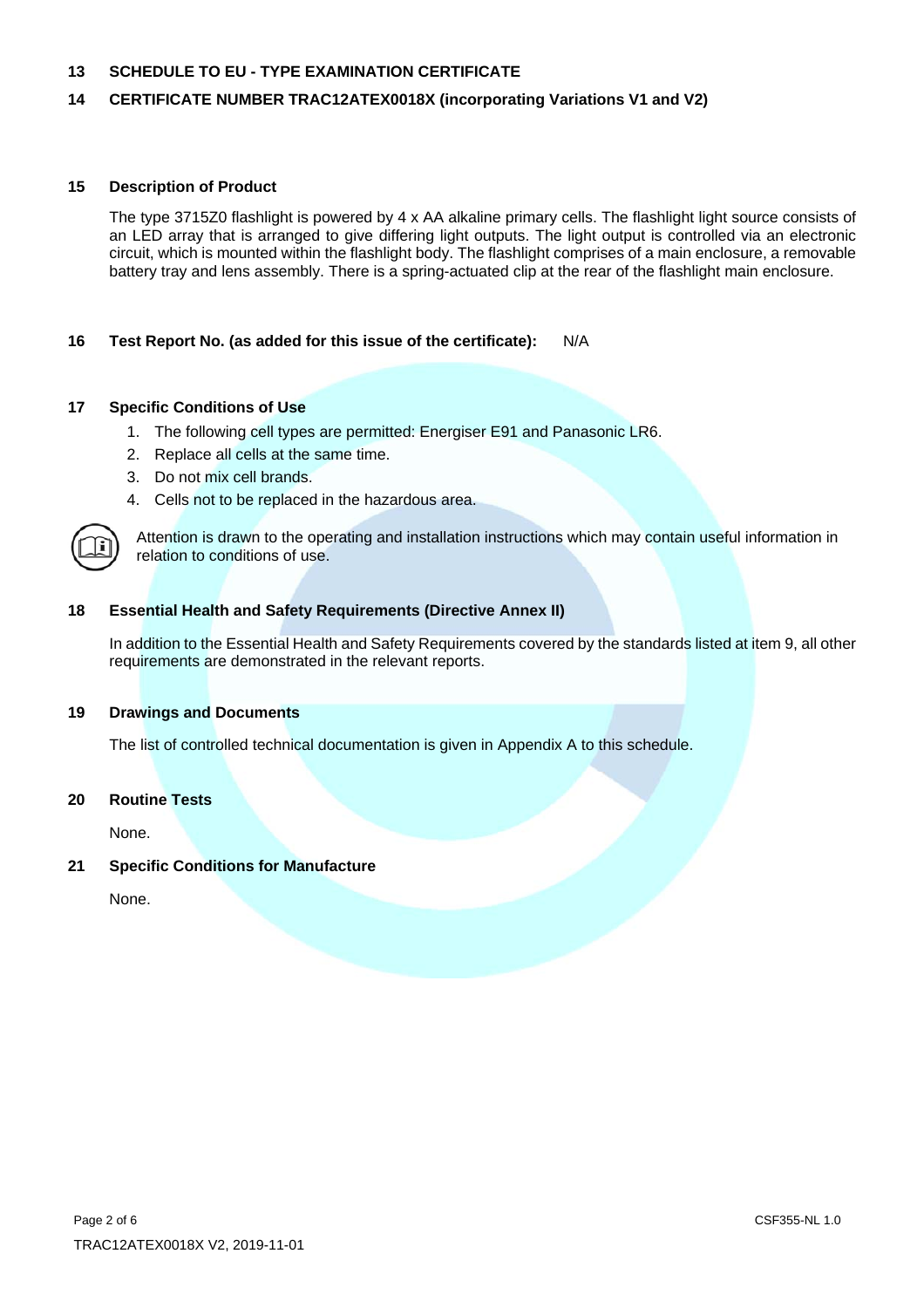## **SCHEDULE TO EU - TYPE EXAMINATION CERTIFICATE CERTIFICATE NUMBER TRAC12ATEX0018X (incorporating Variations V1 and V2)**

**22 Photographs** 



**23 Details of Markings** 

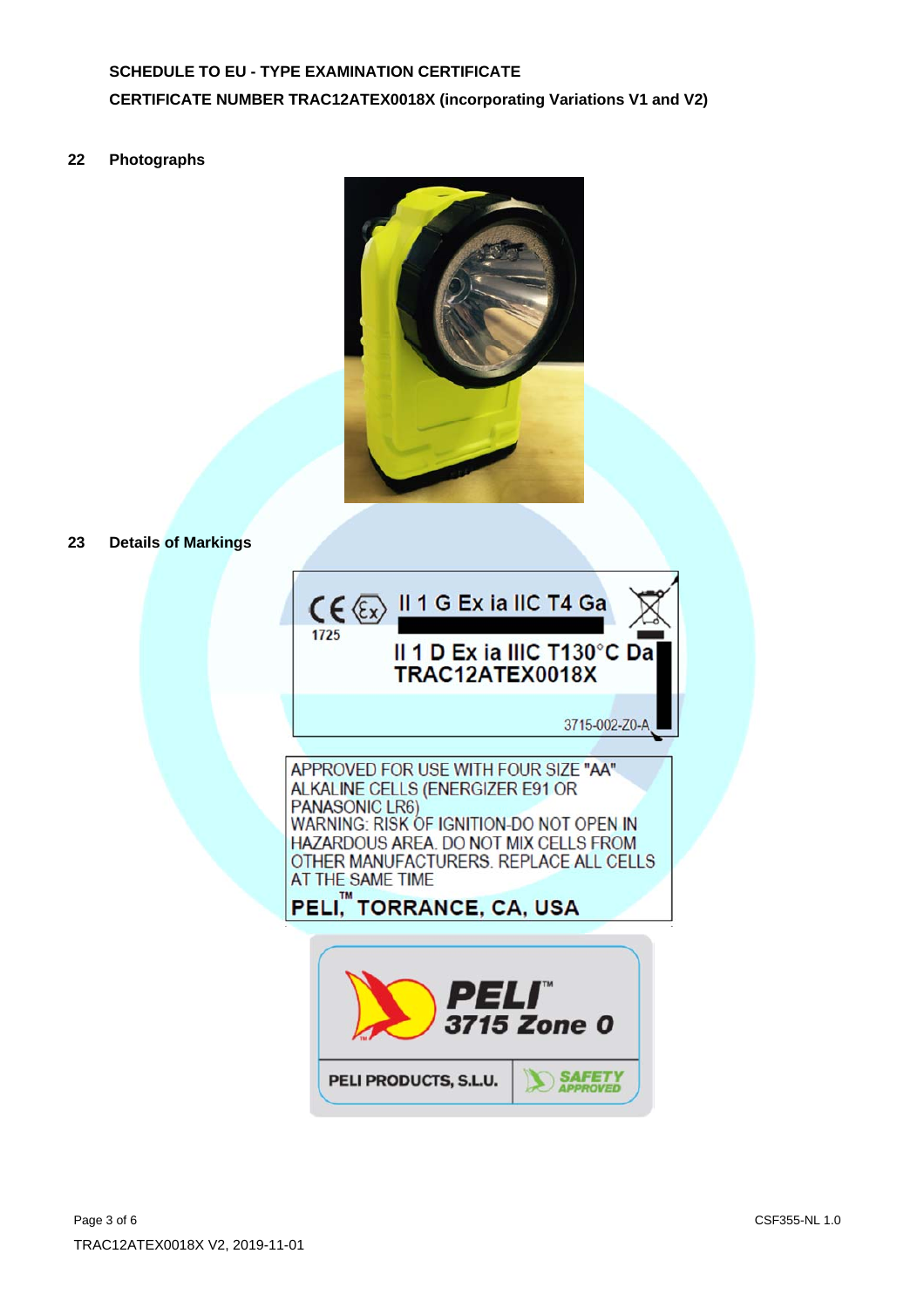## **CERTIFICATE NUMBER TRAC12ATEX0018X (incorporating Variations V1 and V2)**

#### **24 Details of Variations to this Certificate**

 This certificate is a consolidated certificate and reflects the latest status of the certification, including the following variations:

- Variation V1 Update to latest standard EN60079-0:2012, change in enclosure materials and removal of battery type.
- Variation V2 This certificate was originally issued by Notified Body number 0891 under Directive 2014/34/EU. The technical file has been transferred to Element Notified Body number 2812 without further assessment or evaluation.

### **25 Notes to CE marking**

In respect of CE Marking, Element Materials Technology accepts no responsibility for the compliance of the product against all applicable Directives in all applications.

### **26 Notes to this certificate**

Element Materials Technology certification reference: **NR-PCNQ-0003**

Throughout this certificate, the date format yyyy-mm-dd (year-month-day) is used.

Notified Body number 2812 is the designation for Element Materials Technology Rotterdam BV.

In accordance with Article 41 of Directive 2014/34/EU, EC-Type Examination Certificates referring to 94/9/EC that were in existence prior to the date of application of 2014/34/EU (20 April 2016) may be referenced as if they were issued in accordance with Directive 2014/34/EU. Variation certificates to such EC-Type Examination Certificates, and new issues of such certificates, may continue to bear the original certificate number issued prior to 20 April 2016.

#### **27 Conditions for the validity of this certificate**

This certificate remains valid for so long as:

- (i) The equipment listed in section 4 is manufactured in accordance with the documents listed in Appendix A of this certificate.
- (ii) The standards listed in section 9 of this certificate continue to satisfy the Essential Health and Safety Requirements of Annex II of Directive 2014/34/EU and the generally acknowledged state of the art (e.g. as determined by the publishers of those standards).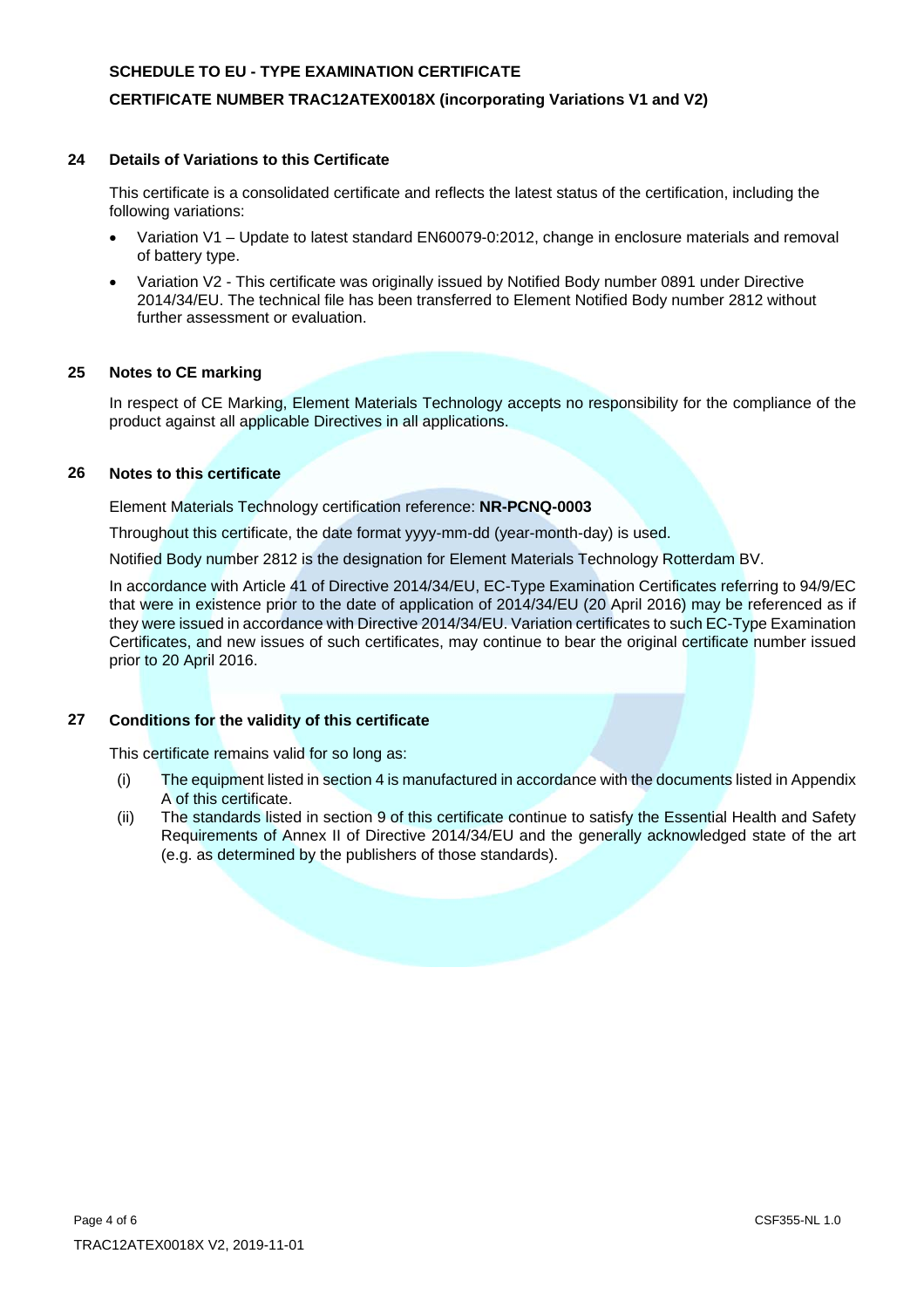## **CERTIFICATE NUMBER TRAC12ATEX0018X (incorporating Variations V1 and V2)**

## **APPENDIX A - TECHNICAL DOCUMENTS**

| Title:                                      | <b>Drawing No.:</b> | Rev. Level:    | Date:      |
|---------------------------------------------|---------------------|----------------|------------|
| 3715/3765 Z0 LED Module Sub-<br>assembly    | 3715-350-000        | A              | 2015-03-10 |
| LED Module Assembly 3715/3765 (2<br>sheets) | 3713-350-000-02     | B              | 2012-08-14 |
| 3715/3765 Z0 Battery Cover<br>Assembly      | 3715-350-000-01     | A              | 2015-03-10 |
| LED wire MPCB Positive 3715/3765            | 3713-350-000-51     | A              | 2011-11-02 |
| LED wire MPCB Negative 3715/3765            | 3713-350-000-50     | A              | 2011-11-02 |
| Buss Wire 3715/3765                         | 3713-350-000-49     | $\overline{A}$ | 2011-10-28 |
| Reflector Holder 3715/3765                  | 3713-350-000-48     | A              | 2011-10-27 |
| Insert 3715/3765                            | 3713-350-000-47     | A              | 2011-10-27 |
| #2 Panhead self tapping 1/4" L              | 3713-350-000-46     | $\overline{A}$ | 2011-10-28 |
| #4 Panhead self tapping 3/8" L              | 3713-350-000-45     | A              | 2011-10-28 |
| Fuse Holder 3715/3765                       | 3713-350-000-43     | A              | 2011-10-28 |
| MCPCB Retaining Ring 3715/3765              | 3713-350-000-42     | A              | 2011-10-28 |
| Eyelet 3715/3765                            | 3713-350-000-41     | A              | 2011-10-28 |
| O Ring 3715 Knob                            | 3713-350-000-40     | A              | 2011-10-28 |
| O Ring 3715/3765                            | 3713-350-000-39     | A              | 2011-10-31 |
| Retaining ring (Fit 3/16 ID)                | 3713-350-000-38     | $\overline{A}$ | 2011-10-27 |
| Polarity Spacer 3715/3765                   | 3713-350-000-37     | $\overline{A}$ | 2011-10-27 |
| Battery Spring 3715/3765                    | 3713-350-000-36     | $\overline{A}$ | 2011-10-27 |
| Steel braided tether 3715/3765              | 3713-350-000-35     | $\mathsf A$    | 2011-10-27 |
| Threaded stud 3715/3765                     | 3713-350-000-34     | A              | 2011-10-27 |
| Top Battery Cover 3715/3765                 | 3713-350-000-33     | A              | 2011-10-27 |
| 3715/3765 Z0 Battery Cover                  | 3715-350-000-31     | $\overline{A}$ | 2015-03-10 |
| 3715/3765 Z0 Knob, Battery Cover            | 3715-350-000-32     | A              | 2015-03-10 |
| Eyelet NiMH signal 3715/3765                | 3713-350-000-30     | $\overline{A}$ | 2011-10-28 |
| Contact Spring NiMH 3715/3765               | 3713-350-000-29     | A              | 2011-10-31 |
| Battery Contact 3715/3765                   | 3713-350-000-27     | A              | 2011-10-28 |
| Charging Contact 3715/3765                  | 3713-350-000-26     | Α              | 2011-10-28 |
| Contact Spacer 3715/3765                    | 3713-350-000-25     | A              | 2011-10-28 |
| Eyelet Battery Contact 3715/3765            | 3713-350-000-24     | A              | 2011-10-28 |
| Pos Spring Contact 3715/3765                | 3713-350-000-23     | A              | 2011-10-27 |
| Neg Contact Spring 3715/3765                | 3713-350-000-22     | Α              | 2011-10-31 |
| M5 insert 3715/3765                         | 3713-350-000-21     | A              | 2011-10-28 |
| Battery Spacer 3715/3765                    | 3713-350-000-20     | A              | 2011-10-27 |
| Main Spacer 3715/3765                       | 3713-350-000-19     | A              | 2011-10-28 |